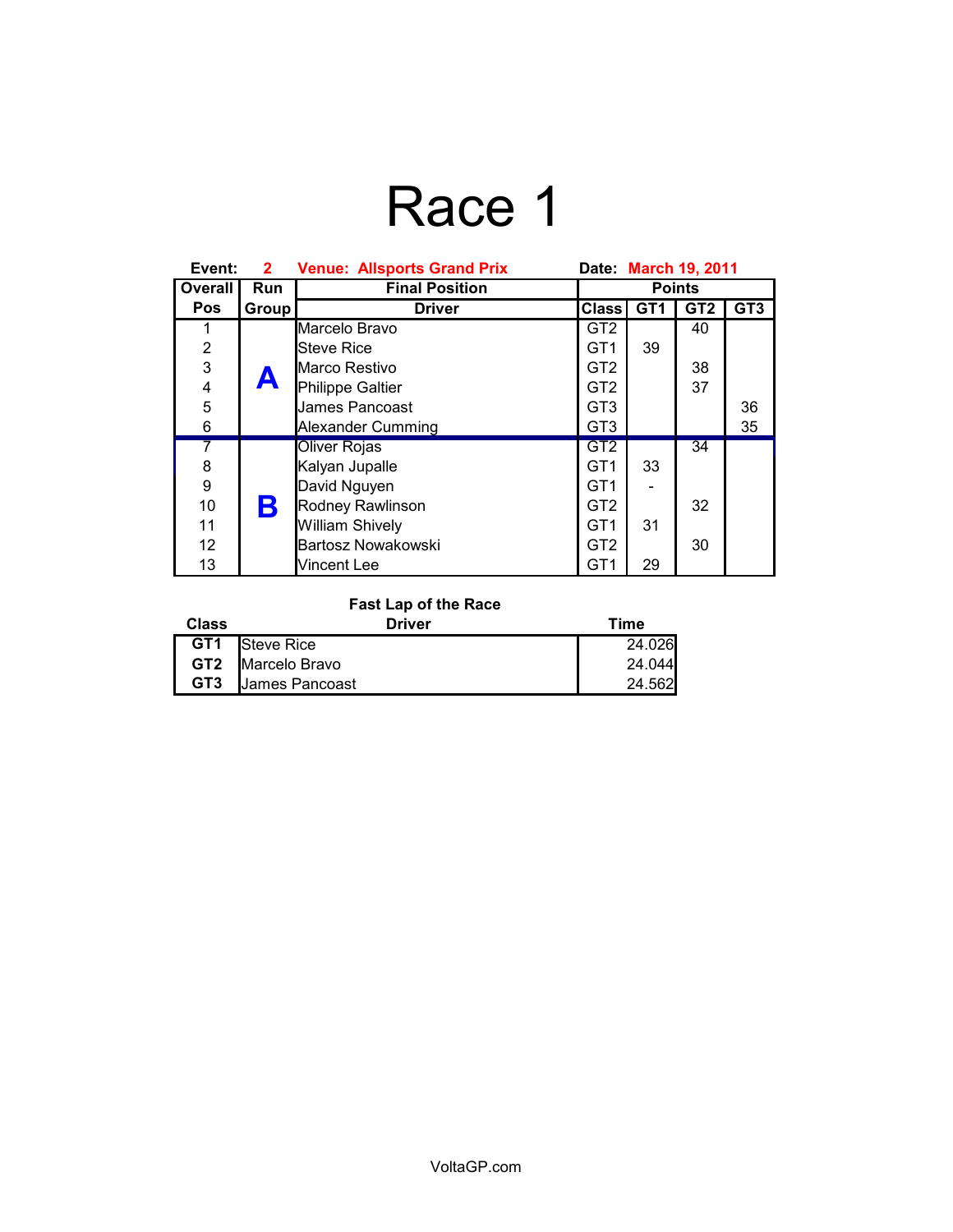## Race 2

| Event:         | $\mathbf{2}^-$ | <b>Venue: Allsports Grand Prix</b> | Date: March 19, 2011 |                 |                 |                 |
|----------------|----------------|------------------------------------|----------------------|-----------------|-----------------|-----------------|
| Overall        | Run            | <b>Final Position</b>              | <b>Points</b>        |                 |                 |                 |
| <b>Pos</b>     | Group          | <b>Driver</b>                      | <b>Class</b>         | GT <sub>1</sub> | GT <sub>2</sub> | GT <sub>3</sub> |
| 1              |                | Steve Rice                         | GT <sub>1</sub>      | 40              |                 |                 |
| $\overline{2}$ |                | Marcelo Bravo                      | GT <sub>2</sub>      |                 | 39              |                 |
| $\overline{3}$ |                | Philippe Galtier                   | GT <sub>2</sub>      |                 | 38              |                 |
| 4              | A              | David Nguyen                       | GT <sub>1</sub>      |                 |                 |                 |
| 5              |                | Kalyan Jupalle                     | GT <sub>1</sub>      | 37              |                 |                 |
| 6              |                | Marco Restivo                      | GT <sub>2</sub>      |                 | 36              |                 |
| 7              |                | Oliver Rojas                       | GT <sub>2</sub>      |                 | 35              |                 |
| $\overline{8}$ |                | Uames Pancoast                     | GT <sub>3</sub>      |                 |                 | $\overline{34}$ |
| 9              |                | Alexander Cumming                  | GT <sub>3</sub>      |                 |                 | 33              |
| 10             |                | Rodney Rawlinson                   | GT <sub>2</sub>      |                 | 32              |                 |
| 11             | Β              | Vincent Lee                        | GT <sub>1</sub>      | 31              |                 |                 |
| 12             |                | Bartosz Nowakowski                 | GT <sub>2</sub>      |                 | 30              |                 |
| 13             |                | <b>William Shively</b>             | GT <sub>1</sub>      | 29              |                 |                 |

### **Fast Lap of the Race**

| <b>Class</b>    | Driver                | Time   |
|-----------------|-----------------------|--------|
|                 | <b>GT1</b> Steve Rice | 24.010 |
|                 | GT2 Marcelo Bravo     | 23.933 |
| GT <sub>3</sub> | James Pancoast        | 24.656 |